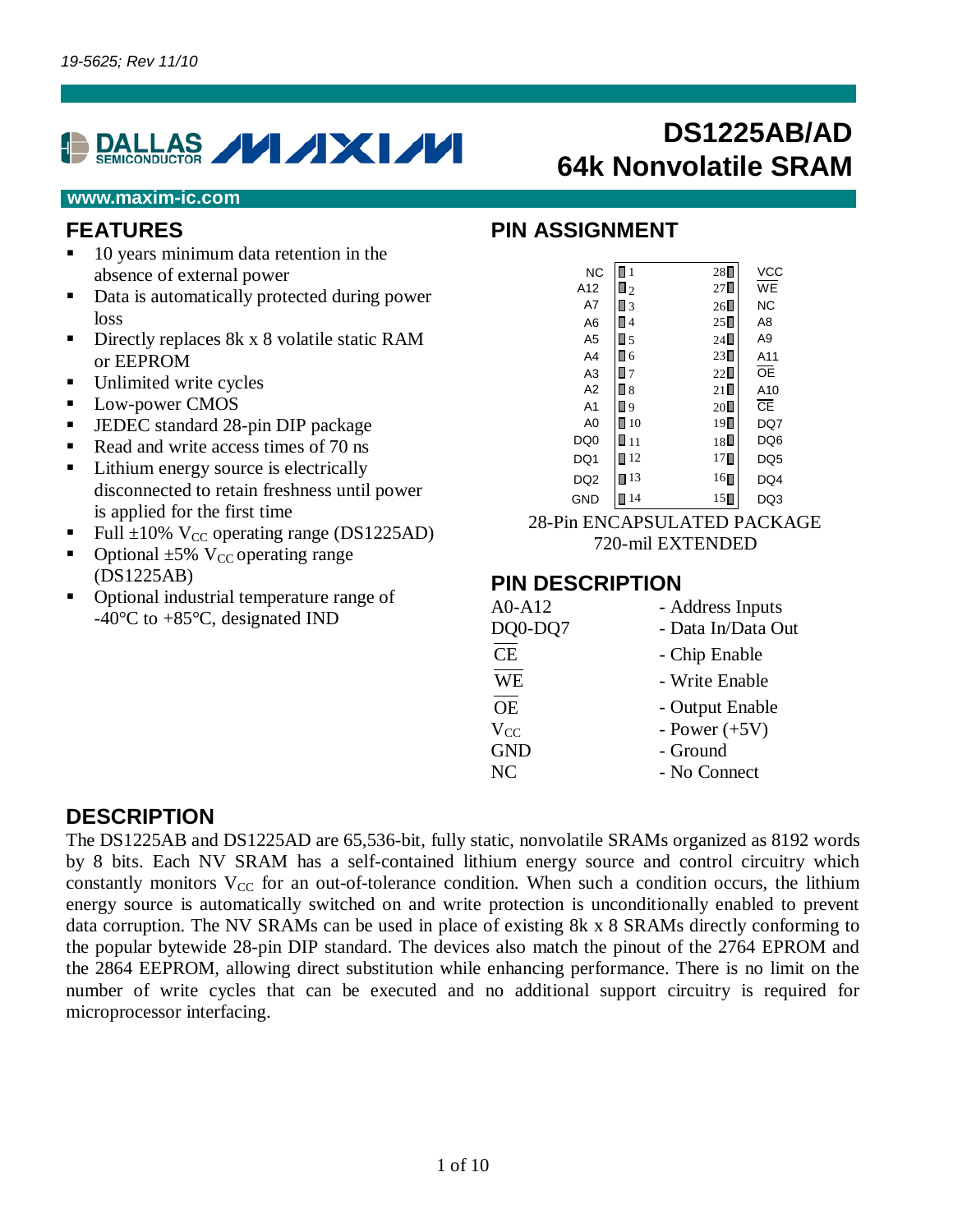# **READ MODE**

The DS1225AB and DS1225AD execute a read cycle whenever WE (Write Enable) is inactive (high) and  $\overline{\text{CE}}$  (Chip Enable) and  $\overline{\text{OE}}$  (Output Enable) are active (low). The unique address specified by the 13 address inputs  $(A_0 - A_{12})$  defines which of the 8192 bytes of data is to be accessed. Valid data will be available to the eight data output drivers within  $t_{ACC}$  (Access Time) after the last address input signal is stable, providing that CE and OE access times are also satisfied. If CE and OE access times are not satisfied, then data access must be measured from the later-occurring signal and the limiting parameter is either  $t_{CO}$  for CE or  $t_{OE}$  for OE rather than address access.

# **WRITE MODE**

The DS1225AB and DS1225AD execute a write cycle whenever the  $\overline{WE}$  and  $\overline{CE}$  signals are active (low) after address inputs are stable. The later-occurring falling edge of  $\overline{CE}$  or  $\overline{WE}$  will determine the start of the write cycle. The write cycle is terminated by the earlier rising edge of  $\overline{CE}$  or  $\overline{WE}$ . All address inputs must be kept valid throughout the write cycle. WE must return to the high state for a minimum recovery time  $(t_{WR}$ ) before another cycle can be initiated. The OE control signal should be kept inactive (high) during write cycles to avoid bus contention. However, if the output drivers are enabled ( $\overline{\text{CE}}$  and OE active) then WE will disable the outputs in  $t_{ODW}$  from its falling edge.

# **DATA RETENTION MODE**

The DS1225AB provides full functional capability for  $V_{CC}$  greater than 4.75 volts and write protects by 4.5 volts. The DS1225AD provides full-functional capability for  $V_{CC}$  greater than 4.5 volts and write protects by 4.25 volts. Data is maintained in the absence of  $V_{CC}$  without any additional support circuitry. The nonvolatile static RAMs constantly monitor  $V_{CC}$ . Should the supply voltage decay, the NV SRAMs automatically write protect themselves, all inputs become "don't care," and all outputs become highimpedance. As  $V_{CC}$  falls below approximately 3.0 volts, the power switching circuit connects the lithium energy source to RAM to retain data. During power-up, when  $V_{CC}$  rises above approximately 3.0 volts, the power switching circuit connects external  $V_{CC}$  to RAM and disconnects the lithium energy source. Normal RAM operation can resume after  $V_{CC}$  exceeds 4.75 volts for the DS1225AB and 4.5 volts for the DS1225AD.

## **FRESHNESS SEAL**

Each DS1225 is shipped from Maxim with the lithium energy source disconnected, guaranteeing full energy capacity. When  $V_{CC}$  is first applied at a level of greater than  $V_{TP}$ , the lithium energy source is enabled for battery backup operation.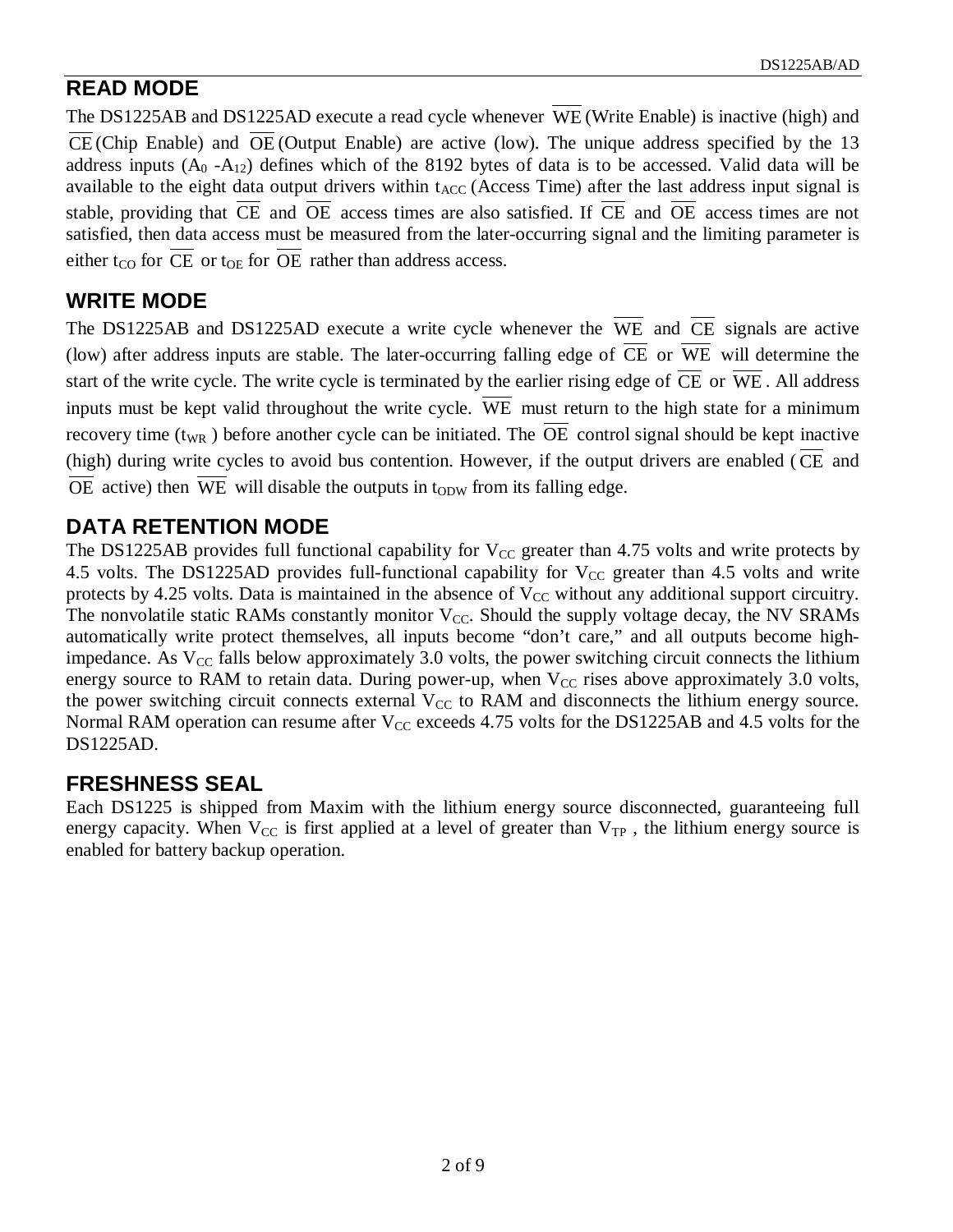# **ABSOLUTE MAXIMUM RATINGS**

Voltage on Any Pin Relative to Ground -0.3V to +6.0V Operating Temperature Industrial:  $-40^{\circ}\text{C}$  to  $+85^{\circ}\text{C}$ <br>torage Temperature  $-40^{\circ}\text{C}$  to  $+85^{\circ}\text{C}$ Storage Temperature Lead Temperature (soldering, 10s)  $+260^{\circ}$ C **Note:** EDIP is wave or hand soldered only.

 $0^{\circ}$ C to +70 $^{\circ}$ C

 $(T_A:$  See Note 10)

*This is a stress rating only and functional operation of the device at these or any other conditions above those indicated in the operation sections of this specification is not implied. Exposure to absolute maximum rating conditions for extended periods of time may affect reliability.*

| <b>RECOMMENDED DC OPERATING CONDITIONS</b><br>$(T_A:$ See Note 10) |               |            |            |            |              |              |  |
|--------------------------------------------------------------------|---------------|------------|------------|------------|--------------|--------------|--|
| <b>PARAMETER</b>                                                   | <b>SYMBOL</b> | <b>MIN</b> | <b>TYP</b> | <b>MAX</b> | <b>UNITS</b> | <b>NOTES</b> |  |
| DS1225AB Power Supply Voltage                                      | $\rm V_{CC}$  | 4.75       | 5.0        | 5.25       |              |              |  |
| DS1225AD Power Supply Voltage                                      | $\rm V_{CC}$  | 4.50       | 5.0        | 5.5        |              |              |  |
| Logic 1                                                            | $\rm V_{IH}$  | 2.2        |            | $V_{CC}$   |              |              |  |
| Logic $0$                                                          | $\rm V_{II}$  | $0.0\,$    |            | $+0.8$     |              |              |  |

|                                               | $(V_{CC} = 5V \pm 5\%$ for DS1225AB) |            |            |            |                                           |              |  |  |  |
|-----------------------------------------------|--------------------------------------|------------|------------|------------|-------------------------------------------|--------------|--|--|--|
|                                               | <b>DC ELECTRICAL CHARACTERISTICS</b> |            |            |            | $(V_{\rm CC} = 5V \pm 10\%$ for DS1225AD) |              |  |  |  |
| <b>PARAMETER</b>                              | <b>SYMBOL</b>                        | <b>MIN</b> | <b>TYP</b> | <b>MAX</b> | <b>UNITS</b>                              | <b>NOTES</b> |  |  |  |
| <b>Input Leakage Current</b>                  | $I_{IL}$                             | $-1.0$     |            | $+1.0$     | $\mu A$                                   |              |  |  |  |
| I/O Leakage Current                           |                                      |            |            |            |                                           |              |  |  |  |
| $CE > V_{IH} < V_{CC}$                        | $I_{IO}$                             | $-1.0$     |            | $+1.0$     | $\mu A$                                   |              |  |  |  |
| Output Current @ 2.4V                         | $I_{OH}$                             | $-1.0$     |            |            | mA                                        |              |  |  |  |
| Output Current @ 0.4V                         | $I_{OL}$                             | 2.0        |            |            | mA                                        |              |  |  |  |
| Standby Current CE $=2.2V$                    | $I_{CCS1}$                           |            | 5.0        | 10.0       | mA                                        |              |  |  |  |
| Standby Current CE = $V_{CC}$ -0.5V           | $I_{CCS2}$                           |            | 3.0        | 5.0        | mA                                        |              |  |  |  |
| <b>Operating Current</b><br>(Commercial)      | $I_{CC01}$                           |            |            | 75         | mA                                        |              |  |  |  |
| <b>Operating Current</b><br>(Industrial)      | $I_{CC01}$                           |            |            | 85         | mA                                        |              |  |  |  |
| <b>Write Protection Voltage</b><br>(DS1225AB) | $V_{TP}$                             | 4.50       | 4.62       | 4.75       | V                                         |              |  |  |  |
| <b>Write Protection Voltage</b><br>(DS1225AD) | $V_{TP}$                             | 4.25       | 4.37       | 4.5        | V                                         |              |  |  |  |

| <b>CAPACITANCE</b><br>$(T_A = +25^{\circ}C)$ |                    |            |     |            |       |              |  |
|----------------------------------------------|--------------------|------------|-----|------------|-------|--------------|--|
| <b>PARAMETER</b>                             | <b>SYMBOL</b>      | <b>MIN</b> | TYP | <b>MAX</b> | UNITS | <b>NOTES</b> |  |
| Input Capacitance                            | $\mathsf{\cup IN}$ |            |     |            | pF    |              |  |
| Input/Output Capacitance                     | $-VQ$              |            |     |            | pF    |              |  |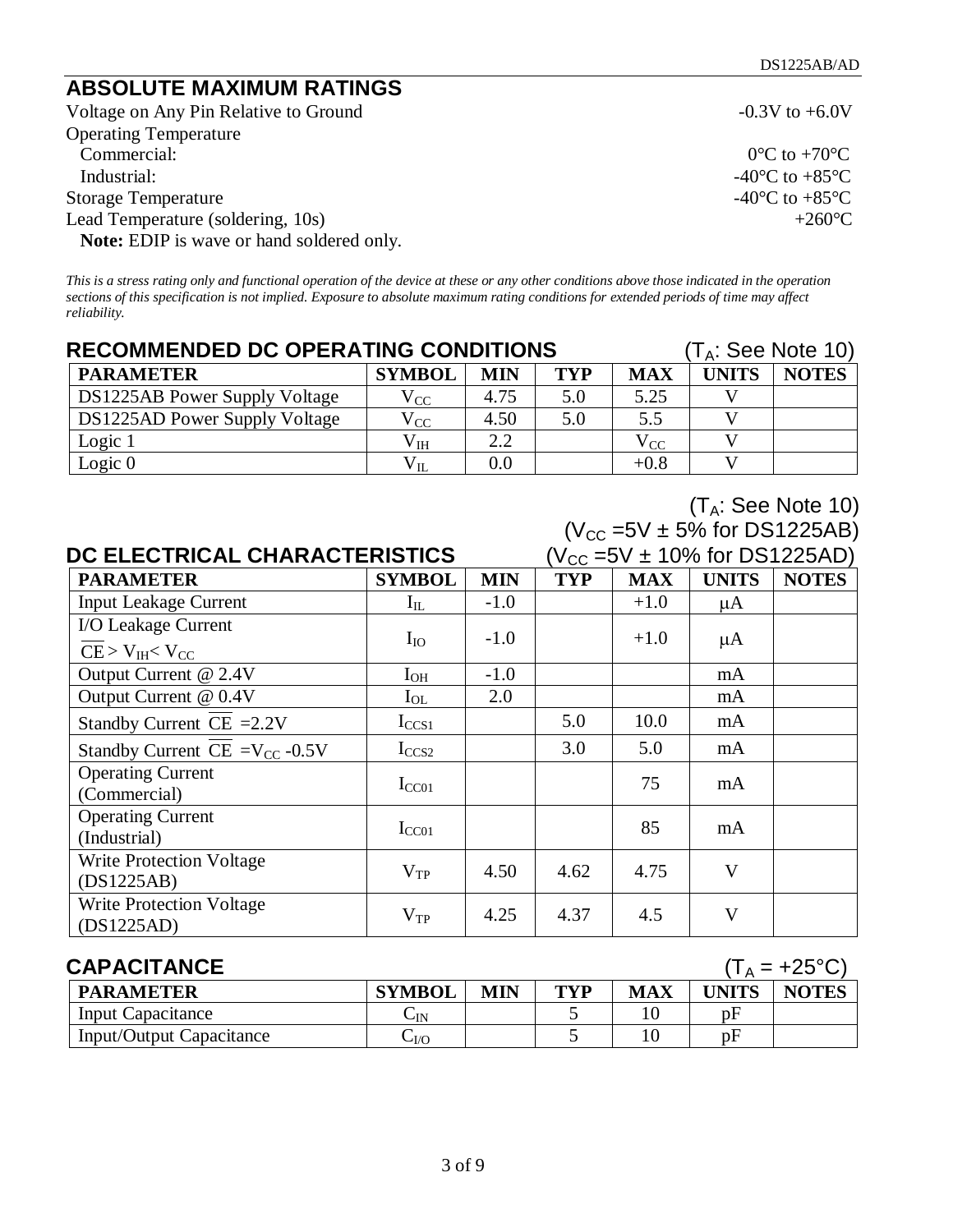DS1225AB/AD

|                                 |                  |                |                    |              | $(T_A:$ See Note 10)                  |
|---------------------------------|------------------|----------------|--------------------|--------------|---------------------------------------|
|                                 |                  |                |                    |              | $(V_{CC} = 5V \pm 5\%$ for DS1225AB)  |
| AC ELECTRICAL CHARACTERISTICS   |                  |                |                    |              | $(V_{CC} = 5V \pm 10\%$ for DS1225AD) |
|                                 |                  |                | <b>DS1225AB-70</b> |              |                                       |
| <b>PARAMETER</b>                | <b>SYMBOL</b>    |                | <b>DS1225AD-70</b> | <b>UNITS</b> | <b>NOTES</b>                          |
|                                 |                  | <b>MIN</b>     | <b>MAX</b>         |              |                                       |
| Read Cycle Time                 | $t_{RC}$         | 70             |                    | ns           |                                       |
| <b>Access Time</b>              | $t_{ACC}$        |                | 70                 | ns           |                                       |
| OE to Output Valid              | $t_{OE}$         |                | 35                 | ns           |                                       |
| CE to Output Valid              | $t_{\rm CO}$     |                | 70                 | ns           |                                       |
| OE or CE to Output Active       | $t_{COE}$        | 5              |                    | ns           | 5                                     |
| Output High Z from Deselection  | $t_{OD}$         |                | 25                 | ns           | 5                                     |
| <b>Output Hold from Address</b> |                  | 5              |                    |              |                                       |
| Change                          | $t_{OH}$         |                |                    | ns           |                                       |
| Write Cycle Time                | $t_{\text{WC}}$  | 70             |                    | ns           |                                       |
| Write Pulse Width               | t <sub>WP</sub>  | 55             |                    | ns           | 3                                     |
| <b>Address Setup Time</b>       | $t_{AW}$         | $\overline{0}$ |                    | ns           |                                       |
|                                 | $t_{WR1}$        | $\theta$       |                    | ns           | 12                                    |
| Write Recovery Time             | $t_{WR2}$        | 10             |                    | ns           | 13                                    |
| Output High Z from WE           | t <sub>od</sub>  |                | 25                 | ns           | 5                                     |
| Output Active from WE           | t <sub>OEW</sub> | 5              |                    | ns           | 5                                     |
| Data Setup Time                 | $t_{DS}$         | 30             |                    | ns           | $\overline{4}$                        |
| Data Hold Time                  | $t_{\rm DH1}$    | $\overline{0}$ |                    | ns           | 12                                    |
|                                 | t <sub>DH2</sub> | 10             |                    | ns           | 13                                    |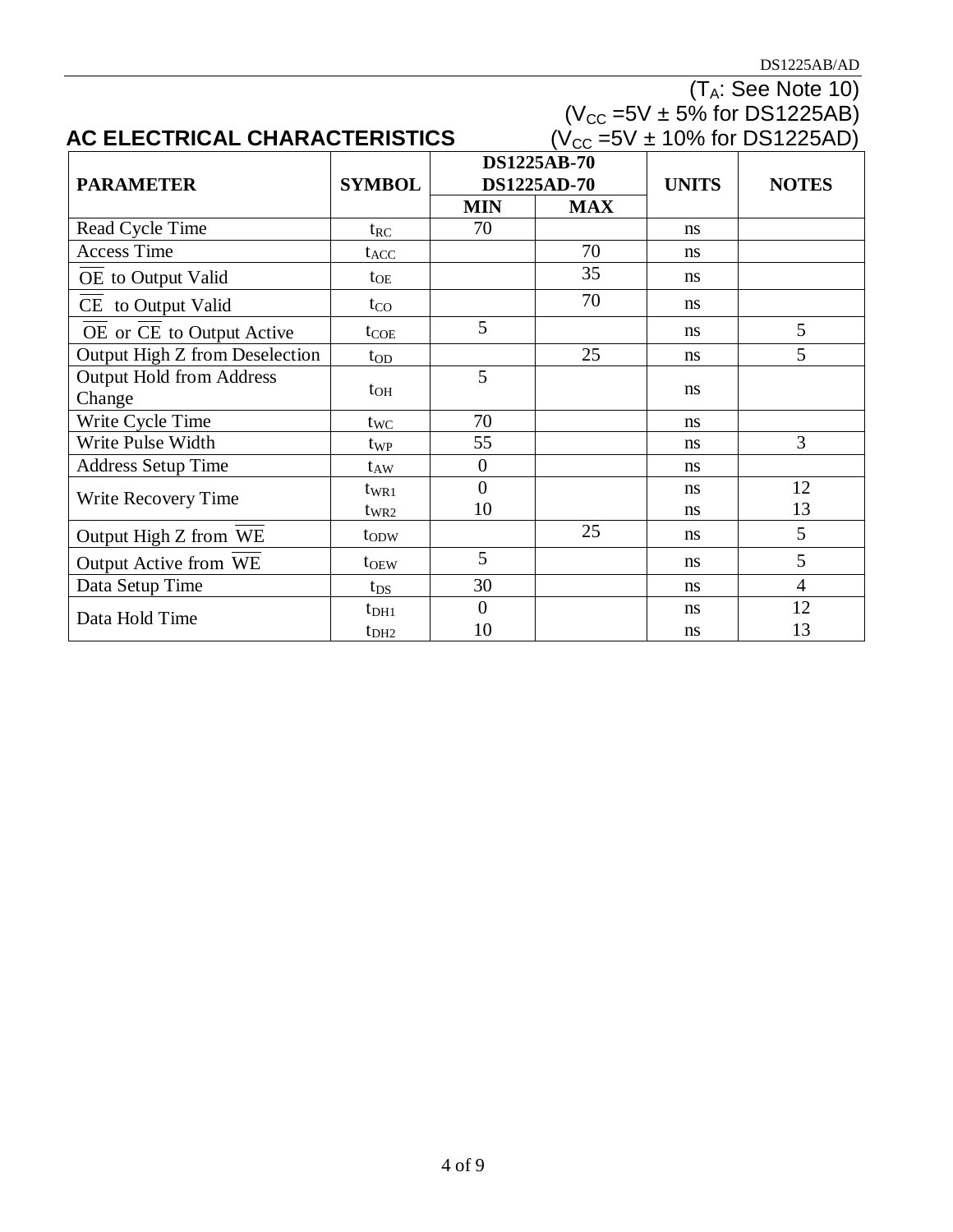# **READ CYCLE**



SEE NOTE 1



SEE NOTES 2, 3, 4, 6, 7, 8 AND 12

# **WRITE CYCLE 2**



SEE NOTES 2, 3, 4, 6, 7, 8 AND 13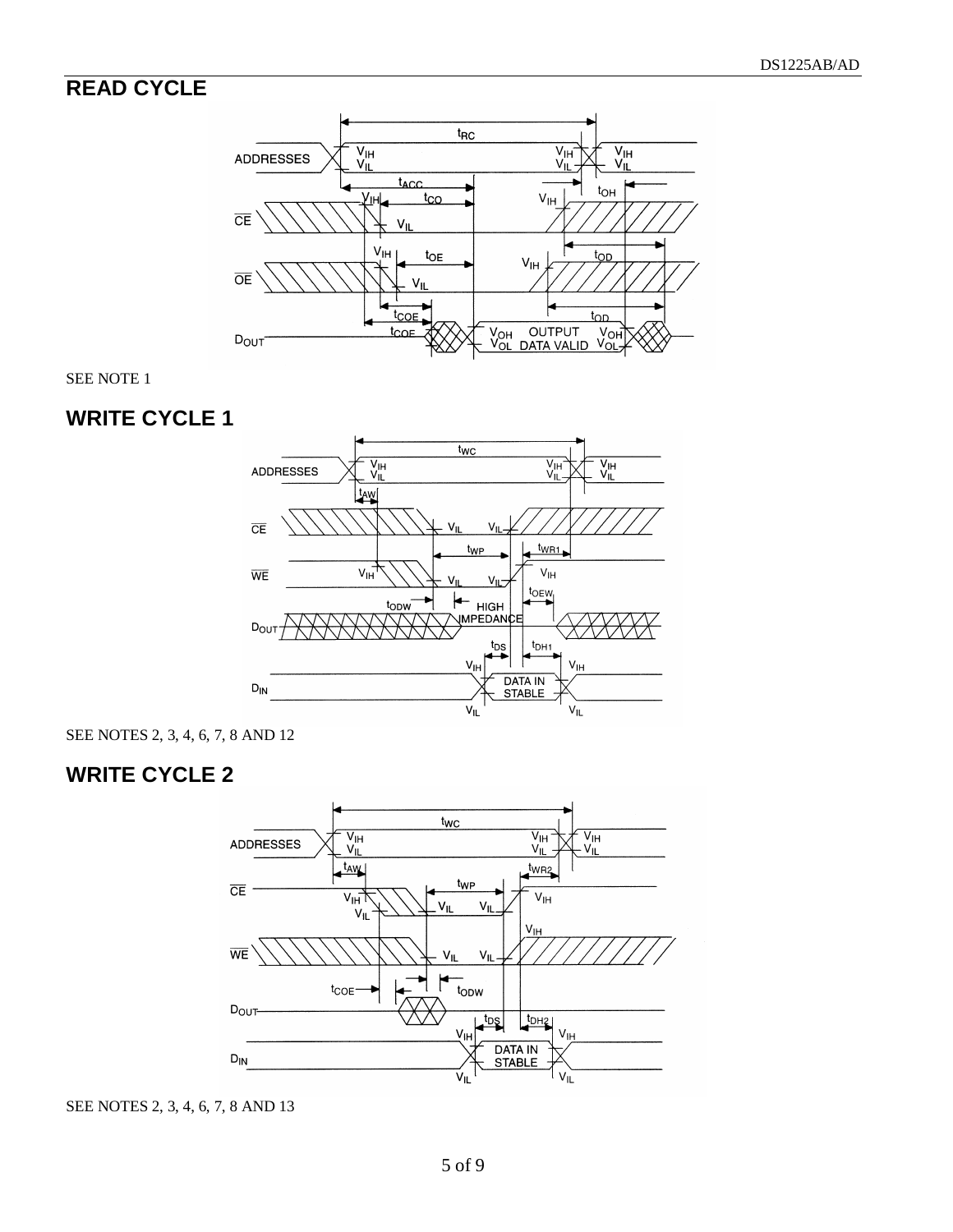# **POWER-DOWN/POWER-UP CONDITION**



SEE NOTE 11

| <b>POWER-DOWN/POWER-UP TIMING</b>                                    |                  |            |            |               | $(T_A:$ See Note 10) |              |  |
|----------------------------------------------------------------------|------------------|------------|------------|---------------|----------------------|--------------|--|
| <b>PARAMETER</b>                                                     | <b>SYMBOL</b>    | <b>MIN</b> | <b>TYP</b> | <b>MAX</b>    | <b>UNITS</b>         | <b>NOTES</b> |  |
| $V_{CC}$ Fail Detect to $\overline{CE}$ and $\overline{WE}$ Inactive | $t_{\text{PD}}$  |            |            | 1.5           | us                   |              |  |
| $V_{CC}$ slew from $V_{TP}$ to 0V                                    | $t_{\rm F}$      | 300        |            |               | us                   |              |  |
| $V_{CC}$ slew from 0V to $V_{TP}$                                    | $t_{R}$          | 300        |            |               | $\mu s$              |              |  |
| $V_{CC}$ Valid to $\overline{CE}$ and $\overline{WE}$ Inactive       | $t_{\rm PU}$     |            |            | $\mathcal{D}$ | ms                   |              |  |
| $V_{CC}$ Valid to End of Write Protection                            | t <sub>rec</sub> |            |            | 125           | ms                   |              |  |

|                                     |               |    |  |       | $\overline{1_A} = +25^{\circ}$  |
|-------------------------------------|---------------|----|--|-------|---------------------------------|
| <b>PARAMETER</b>                    | <b>SYMBOL</b> |    |  |       | MIN   TYP   MAX   UNITS   NOTES |
| <b>Expected Data Retention Time</b> | ldr           | 10 |  | vears |                                 |

### **WARNING:**

Under no circumstance are negative undershoots, of any amplitude, allowed when device is in battery backup mode.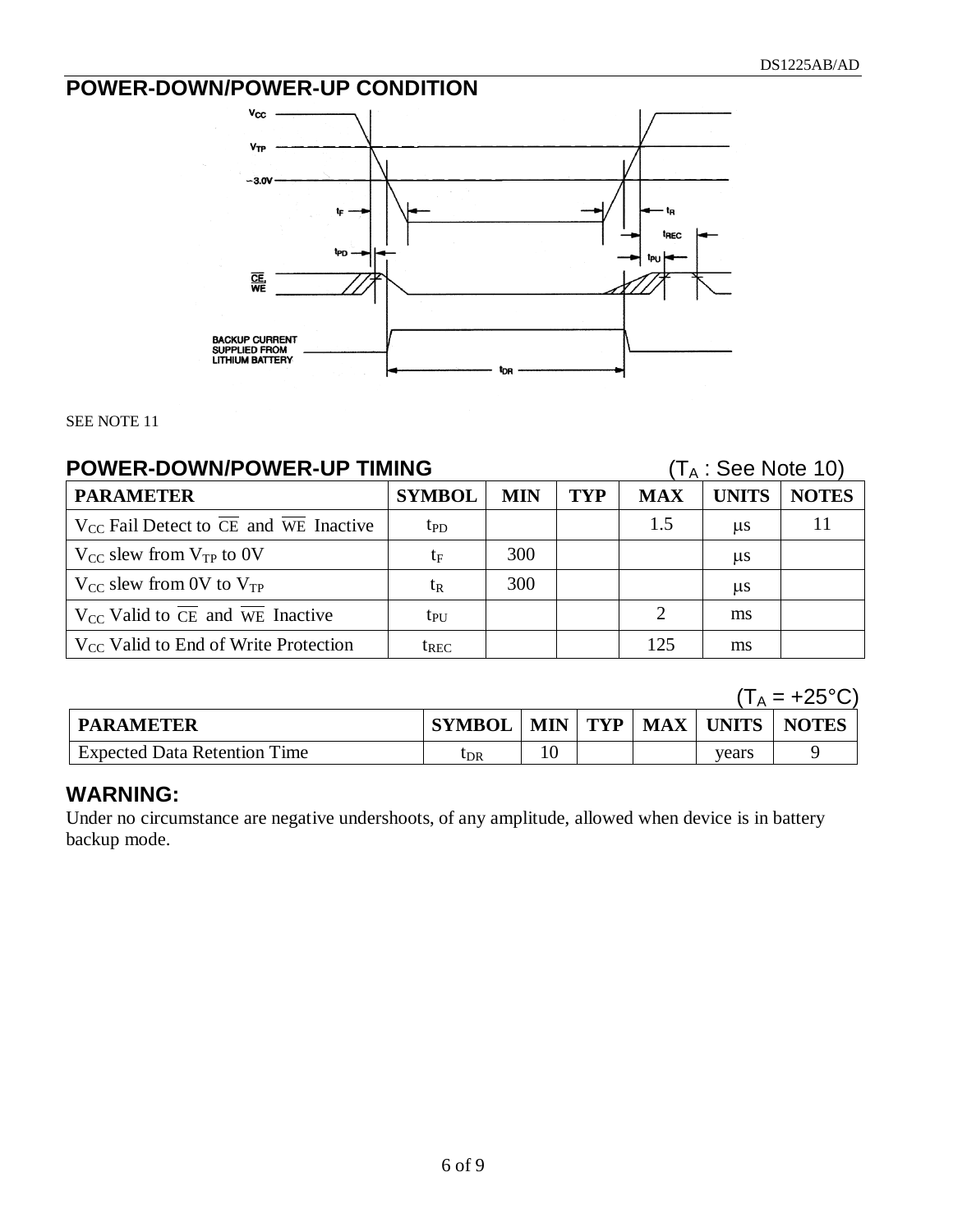# **NOTES:**

- 1. WE is high for a read cycle.
- 2.  $\overline{OE} = V_{IH}$  or  $V_{IL}$ . If  $\overline{OE} = V_{IH}$  during write cycle, the output buffers remain in a high-impedance state.
- 3. t<sub>WP</sub> is specified as the logical AND of  $\overline{CE}$  and  $\overline{WE}$ . t<sub>WP</sub> is measured from the latter of  $\overline{CE}$  or  $\overline{WE}$ going low to the earlier of  $\overline{CE}$  or  $\overline{WE}$  going high.
- 4. t<sub>DS</sub> are measured from the earlier of  $\overline{CE}$  or  $\overline{WE}$  going high.
- 5. These parameters are sampled with a 5 pF load and are not 100% tested.
- 6. If the CE low transition occurs simultaneously with or later than the WE low transition, the output buffers remain in a high-impedance state during this period.
- 7. If the CE high transition occurs prior to or simultaneously with the WE high transition, the output buffers remain in a high-impedance state during this period.
- 8. If WE is low or the WE low transition occurs prior to or simultaneously with the CE low transition, the output buffers remain in a high-impedance state during this period.
- 9. Each DS1225AB and each DS1225AD has a built-in switch that disconnects the lithium source until  $V_{\text{CC}}$  is first applied by the user. The expected t<sub>DR</sub> is defined as accumulative time in the absence of  $V_{CC}$  starting from the time power is first applied by the user. This parameter is guaranteed by design and is not 100% tested.
- 10. All AC and DC electrical characteristics are valid over the full operating temperature range. For commercial products, this range is 0°C to 70°C. For industrial products (IND), this range is -40°C to  $+85^{\circ}$ C.
- 11. In a power down condition the voltage on any pin may not exceed the voltage on  $V_{CC}$ .
- 12.  $t_{WRI}$ ,  $t_{DHI}$  are measured from WE going high.
- 13.  $t_{WR2}$ ,  $t_{DH2}$  are measured from CE going high.
- 14. DS1225 modules are recognized by Underwriters Laboratories (UL) under file E99151.

# **DC TEST CONDITIONS**

Outputs Open Cycle = 200ns for Operating Current All Voltages Are Referenced to Ground

## **AC TEST CONDITIONS**

Output Load: 100 pF + 1TTL Gate Input Pulse Levels: 0 - 3.0V Timing Measurement Reference Levels Input: 1.5V Output: 1.5V Input Pulse Rise and Fall Times: 5ns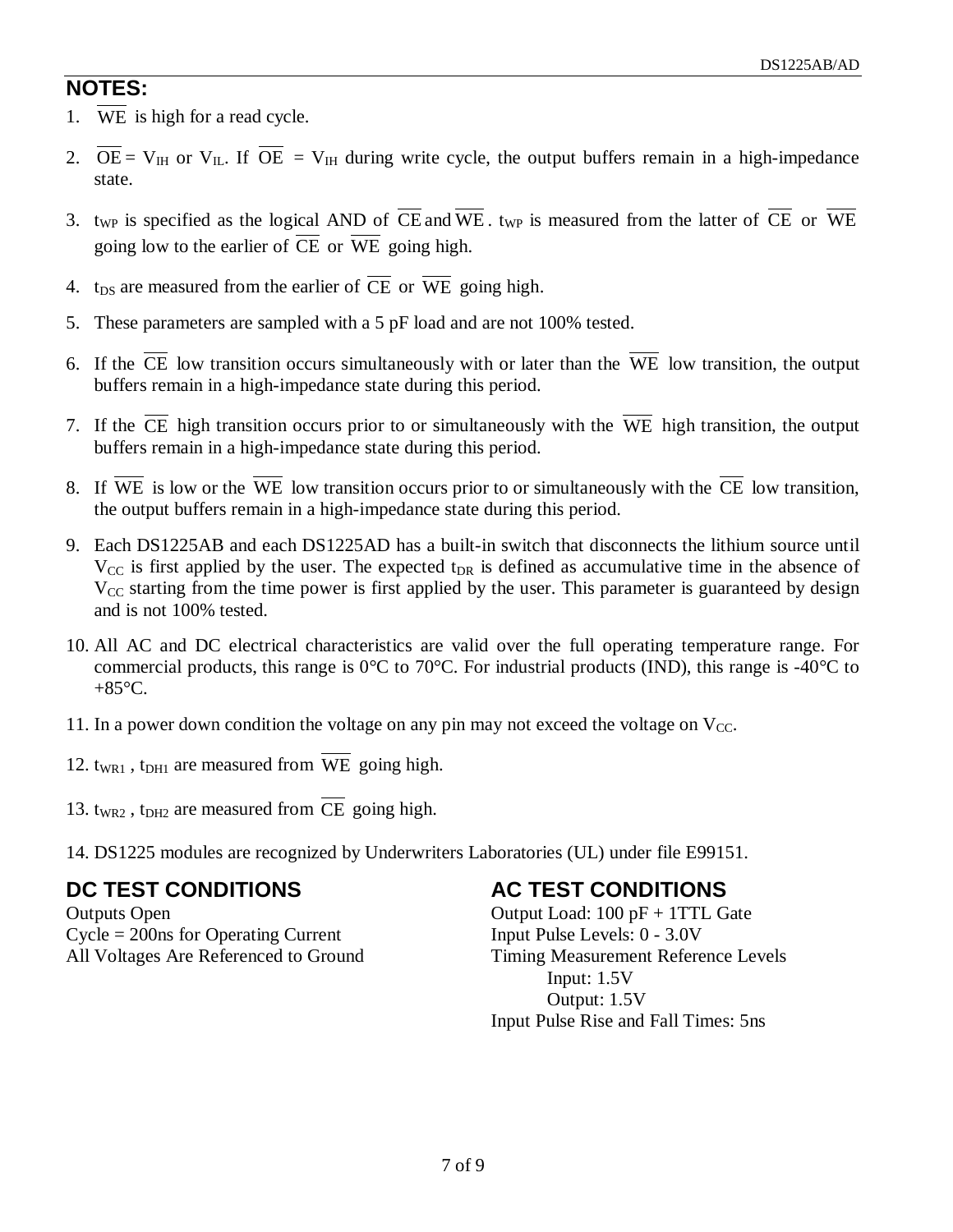#### **ORDERING INFORMATION PART TEMP RANGE SUPPLY TOLERANCE TOLERANCE PIN-PACKAGE SPEED GRADE**<br> **TO PIN-PACKAGE SPEED GRADE (ns)**  $DS1225AB-70+$  0°C to +70°C 5V ± 5%  $DS1225AB-70IND+$   $-40^{\circ}C$  to  $+85^{\circ}C$   $5V \pm 5\%$  28 720 EDIP 70  $DS1225AD-70+$   $0^{\circ}C$  to +70°C  $\vert$  5V ± 10% 28 720 EDIP 70  $DS1225AD-70IND+$   $-40°C$  to  $+85°C$   $5V \pm 10\%$   $28\,720$  EDIP 70

*+Denotes a lead(Pb)-free/RoHS-compliant package.*

# **PACKAGE INFORMATION**

For the latest package outline information and land patterns, go to **[www.maxim-ic.com/packages](http://www.maxim-ic.com/packages)**. Note that a "+", "#", or "-" in the package code indicates RoHS status only. Package drawings may show a different suffix character, but the drawing pertains to the package regardless of RoHS status.

| <b>PACKAGE TYPE</b> | <b>PACKAGE CODE</b> | <b>OUTLINE NO.</b> | LAND PATTERN NO. |
|---------------------|---------------------|--------------------|------------------|
| 28 EDIP             | $MDT28+2$           | 21-0245            |                  |